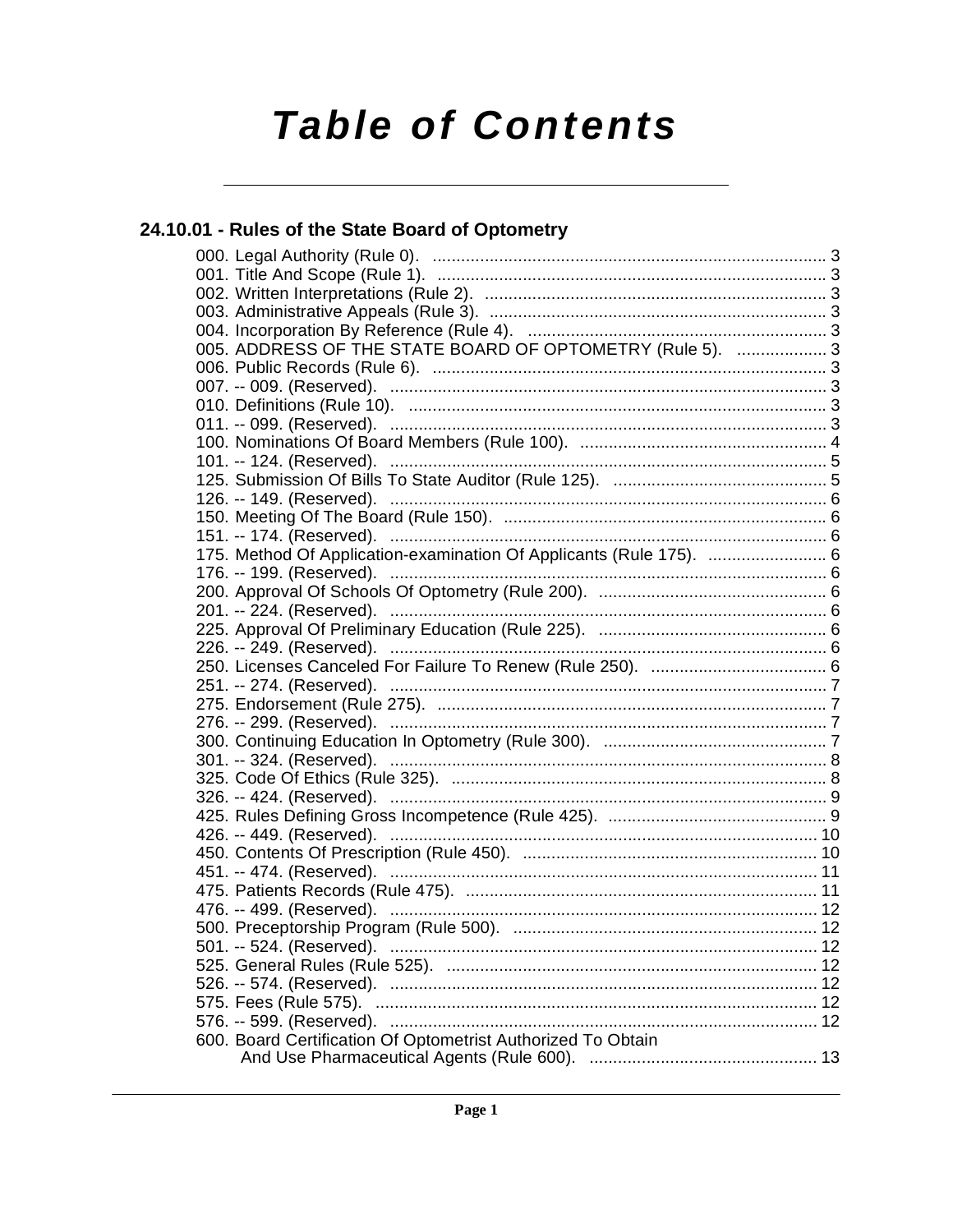Table of Contents (cont'd)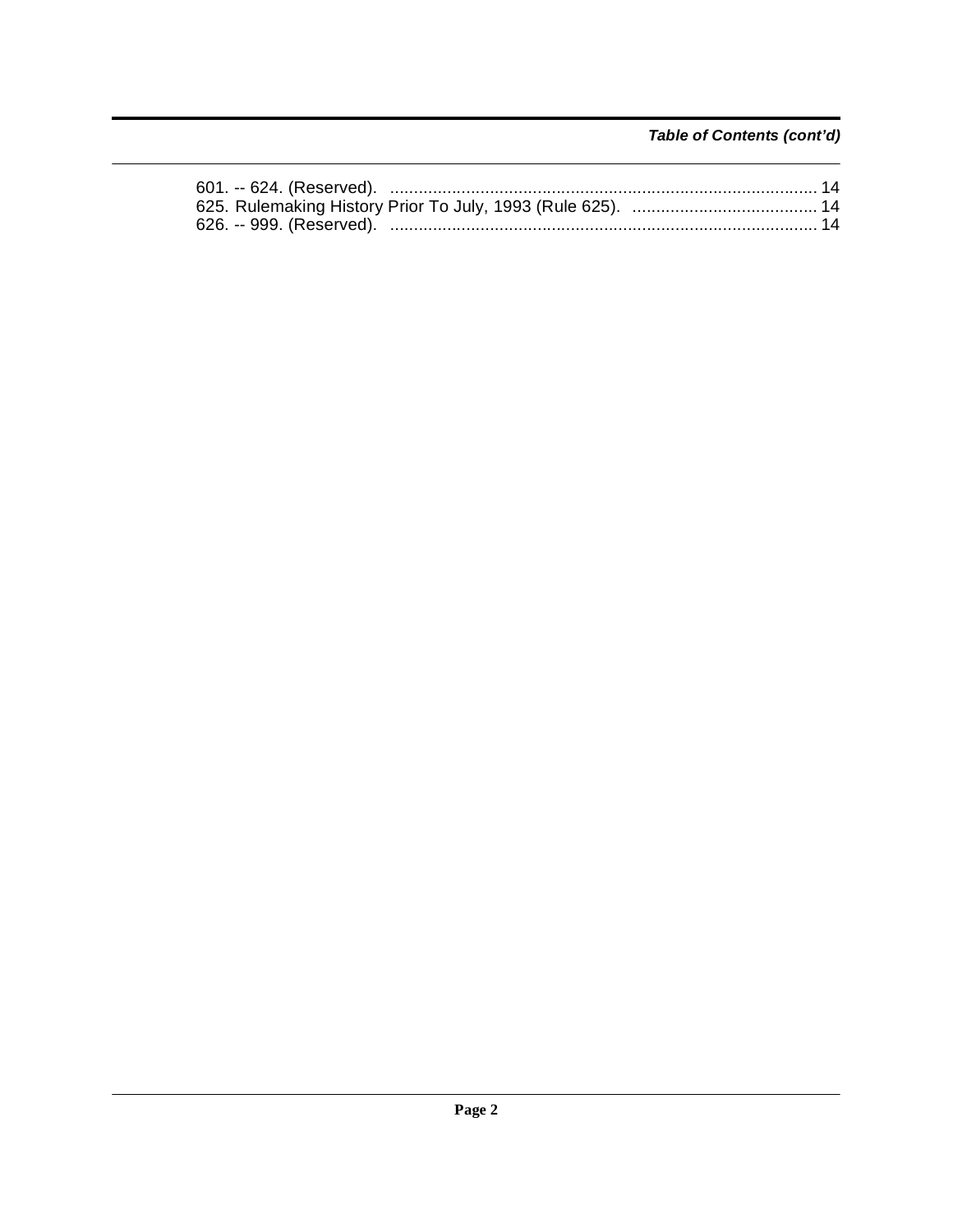## **IDAPA 24 TITLE 10 CHAPTER 01**

## **24.10.01 - RULES OF THE STATE BOARD OF OPTOMETRY**

## <span id="page-2-1"></span><span id="page-2-0"></span>**000. LEGAL AUTHORITY (RULE 0).**

These rules are hereby prescribed and established pursuant to the authority vested in the State Board of Optometry by the provisions of Section 54-1509, Idaho Code.  $(7-1-93)$ 

## <span id="page-2-2"></span>**001. TITLE AND SCOPE (RULE 1).**

These rules shall be cited as IDAPA 24.10.01, "Rules of the State Board of Optometry". (7-1-93)

## <span id="page-2-3"></span>**002. WRITTEN INTERPRETATIONS (RULE 2).**

The board may have written statements that pertain to the interpretation of the rules of this chapter. Such interpretations, if any, are available for public inspection and copying at cost in the main office of the Bureau of Occupational Licenses. (3-15-02)

## <span id="page-2-4"></span>**003. ADMINISTRATIVE APPEALS (RULE 3).**

Administrative appeals shall be governed by the Administrative Procedure Act, Title 67, Chapter 52, Idaho Code. (3-15-02)

## <span id="page-2-5"></span>**004. INCORPORATION BY REFERENCE (RULE 4).**

These rules do not incorporate by reference any document other than those sections of Idaho Code so referenced. (3-15-02)

## <span id="page-2-6"></span>**005. ADDRESS OF THE STATE BOARD OF OPTOMETRY (RULE 5).**

[The office of the State Board of Optometry is located within the Bureau of Occupational Licenses, Owyhee Plaza,](http://www2.state.id.us/ibol/opt)  1109 Main Street, Suite 220, Boise, Idaho 83702. The phone number of the Board is (208) 334-3233. The Board's FAX number is (208) 334-3945. The Board's e-mail address is ibol@ibol.state.id.us. The Board's official web site is at www2.state.id.us/ibol/opt.

## <span id="page-2-7"></span>**006. PUBLIC RECORDS (RULE 6).**

The records associated with the State Board of Optometry are subject to the provisions of the Idaho Public Records Act, Title 9, Chapter 3, Idaho Code. (3-15-02)

## <span id="page-2-8"></span>**007. -- 009. (RESERVED).**

## <span id="page-2-9"></span>**010. DEFINITIONS (RULE 10).**

<span id="page-2-13"></span><span id="page-2-12"></span><span id="page-2-11"></span>**01. Board**. The State Board of Optometry as prescribed in Section 54-1503, Idaho Code. (7-1-93)

**02. Bureau**. The Bureau of Occupational Licenses as prescribed in Sections 54-1509 and 67-2602, Idaho Code. (3-15-02)

**03.** Low Vision. Refer to Section 54-1501(5), Idaho Code, correcting defects may include low vision thinited to low vision rehabilitation. (7-1-97) but is not limited to low vision rehabilitation.

<span id="page-2-14"></span>**04. Vision Therapy**. Any person who assesses, diagnoses, treats, or prescribes treatment for conditions of the visual system or manages a patient with vision therapy, visual training, visual rehabilitation, orthoptics or eye exercises or who hold him/herself out as being able to do so for the rehabilitation and/or treatment of physical, physiological, sensorimotor, neuromuscular or perceptual anomalies of the eyes or vision system or who prescribes or utilizes lenses, prisms, filters, occlusion or other devices for the enhancement, rehabilitation and/or treatment of the visual system or prevention of visual dysfunctions, except under the supervision and management of a licensed optometrist, is engaged in the practice of optometry. (7-1-97) optometrist, is engaged in the practice of optometry.

## <span id="page-2-10"></span>**011. -- 099. (RESERVED).**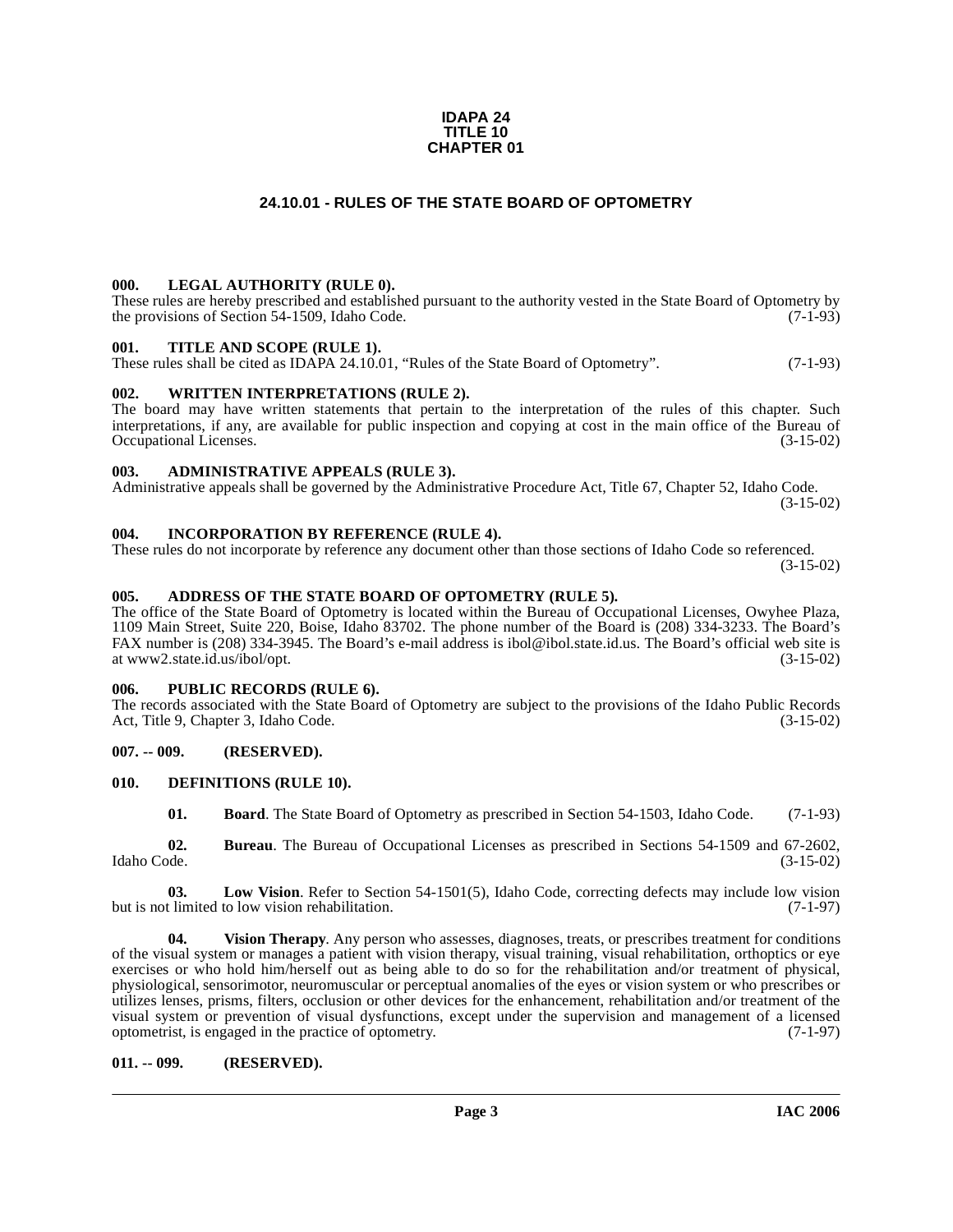## <span id="page-3-2"></span><span id="page-3-0"></span>**100. NOMINATIONS OF BOARD MEMBERS (RULE 100).**

**01. Districts**. In order to establish the districts from which a vacancy in the membership of the Board of Optometry shall be filled, the state is divided into the following three (3) districts by counties as follows:

<span id="page-3-1"></span>**a.** North District.

| <b>North District</b> |            |  |
|-----------------------|------------|--|
| Lemhi                 | Latah      |  |
| Boundary              | Clearwater |  |
| Bonner                | Nez Perce  |  |
| Kootenai              | Valley     |  |
| Shoshone              | Idaho      |  |
| Benewah               | Adams      |  |
| I ewis                | Custer     |  |
| Washington            | Butte      |  |
| Payette               | Jefferson  |  |
| Boise                 | Madison    |  |
| Teton                 | Clark      |  |
| Blaine                | Fremont    |  |

(7-1-97)

## **b.** Southwest District.

| <b>Southwest District</b> |        |  |
|---------------------------|--------|--|
| Ada                       | Gem    |  |
| Owhyee                    | Canyon |  |
| Elmore                    |        |  |

(7-1-97)

## **c.** Southeast District.

| <b>Southeast District</b> |                   |  |
|---------------------------|-------------------|--|
| Bear Lake                 | <b>Bonneville</b> |  |
| Caribou                   | Camas             |  |
| <b>Bannock</b>            | Lincoln           |  |
| Franklin                  | <b>Twin Falls</b> |  |
| Oneida                    | Minidoka          |  |
| Power                     | <b>Bingham</b>    |  |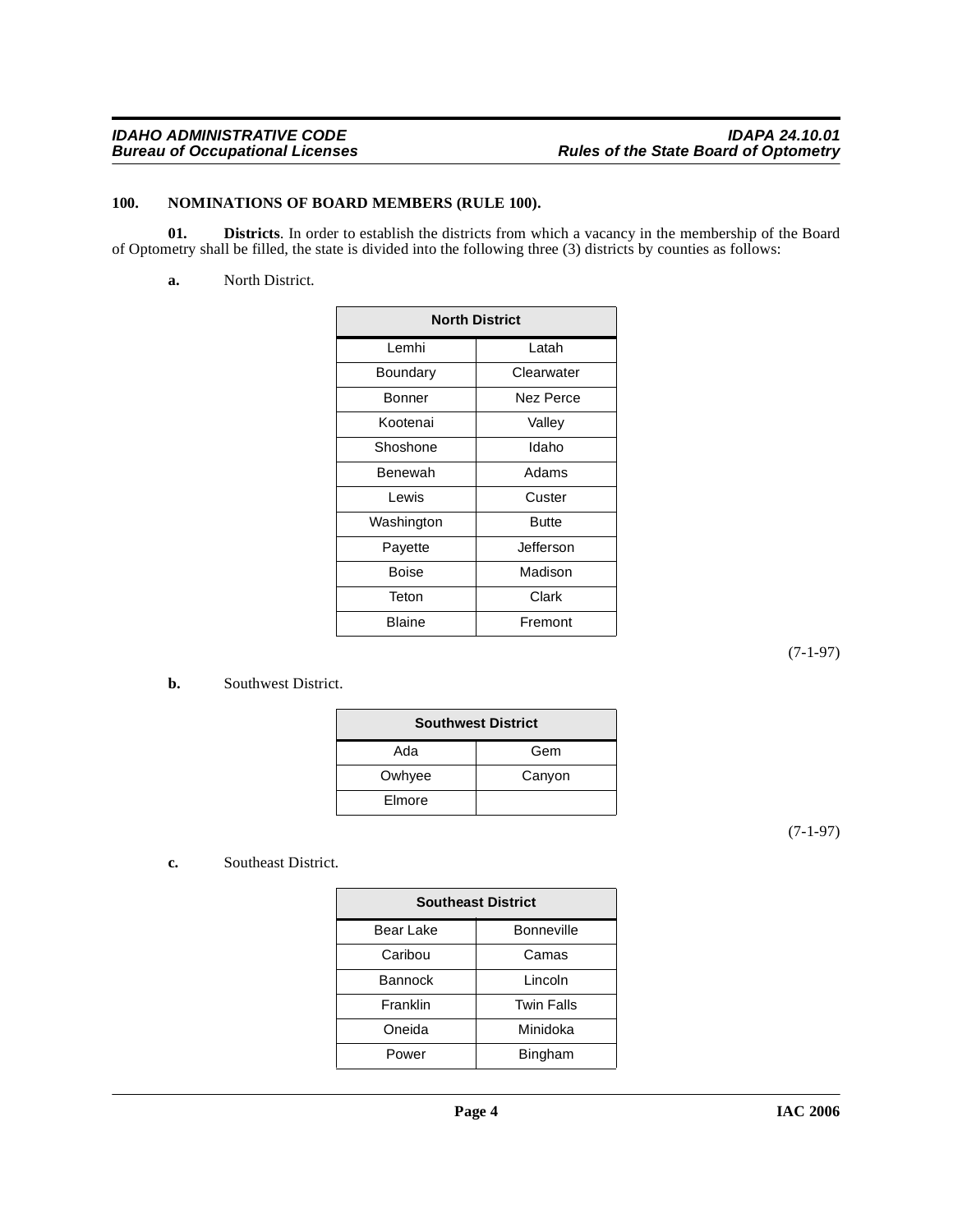| <b>Southeast District</b> |         |  |
|---------------------------|---------|--|
| Cassia                    | Gooding |  |
| Jerome                    |         |  |

(7-1-99)

<span id="page-4-2"></span>**02. Nomination Ballot**. Upon the occurrence of a vacancy to be filled as provided by law, a nominating ballot is to be forwarded to each licensed optometrist residing in the state of Idaho pursuant to Section 54-<br>1504. Idaho Code, and shall read as follows: (7-1-93) 1504, Idaho Code, and shall read as follows:

## **NOMINATING BALLOT FOR MEMBERS OF THE IDAHO STATE BOARD OF OPTOMETRY**

List below any number of names between one (1) and six (6) of persons you wish to nominate for appointment by the Governor to the Idaho State Board of Optometry. In order to be appointed by the Governor, a nominee must be a licensed optometrist in the state of Idaho and shall have been a resident of and lawfully practicing optometry within the State of Idaho for a period of at least five (5) years next preceding his appointment as required by Section 54-1505, Idaho Code. At least one (1) person appointed by the Governor must reside in each of the three (3) districts which are set as follows:

North District - Counties of Lemhi, Boundary, Bonner, Kootenai, Shoshone, Benewah, Latah, Clearwater, Nez Perce, Idaho, Valley, Adams, Lewis, Washington, Jefferson, Payette, Madison, Boise, Teton, Custer, Blaine, Butte, Clark and Fremont.

Southwest District - Counties of Ada, Elmore, Gem, Canyon and Owyhee.

Southeast District - Counties of Bear Lake, Caribou, Bannock, Franklin, Oneida, Power, Cassia, Minidoka, Bonneville, Camas, Lincoln, Bingham, Gooding, Jerome, and Twin Falls.

MY NOMINATIONS ARE:

## **READ CAREFULLY**

Instructions for return of the nominating ballot.

Do not sign or otherwise identify yourself on the foregoing ballot itself.

Do place the completed ballot in the envelope marked "Ballot", seal the ballot envelope, and sign and print your name on the outside of the envelope.

Do place the ballot envelope in an envelope addressed to Chief of the Occupational License Bureau, Owyhee Plaza, 1109 Main Street, Suite 220, Boise, Idaho 83702 on or before \_\_\_\_\_\_\_\_\_\_\_\_\_\_\_\_\_\_\_\_\_.

Ballot envelopes will first be verified to determine if the person returning the ballot is eligible to vote, the ballot envelope will be opened and the ballots themselves will be counted and the results tabulated and sent to the Governor as required by law. Ballot envelopes which cannot be verified will be set aside and the names listed therein not recorded. (7-1-99)

## <span id="page-4-0"></span>**101. -- 124. (RESERVED).**

## <span id="page-4-3"></span><span id="page-4-1"></span>**125. SUBMISSION OF BILLS TO STATE AUDITOR (RULE 125).**

All vouchers to be submitted to the State Auditor for payment out of the State Board of Optometry fund shall be approved by the Board and verified by the Secretary as authorized by the Board. (7-1-93)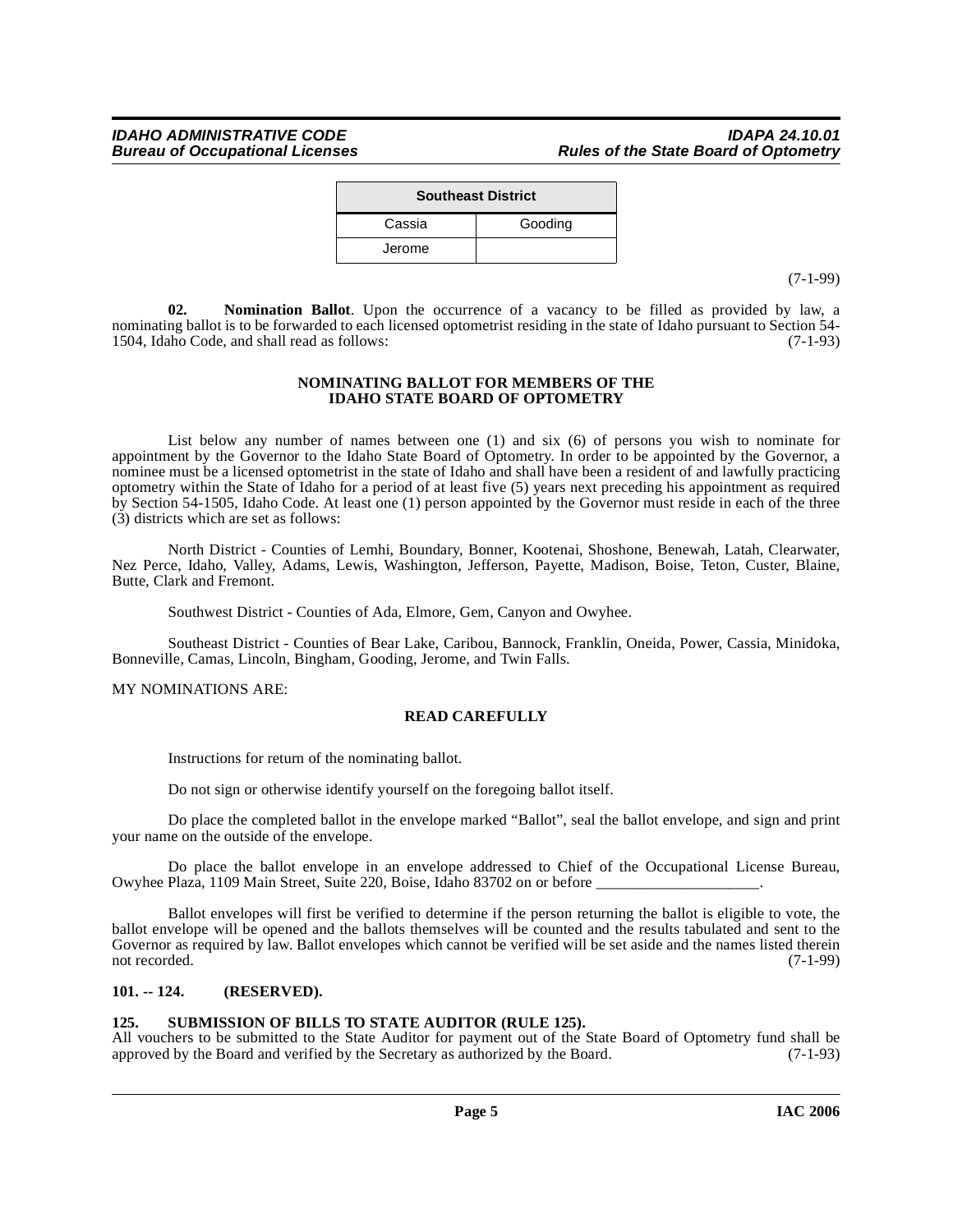## <span id="page-5-0"></span>**126. -- 149. (RESERVED).**

## <span id="page-5-16"></span><span id="page-5-1"></span>**150. MEETING OF THE BOARD (RULE 150).**

Notice of all meetings not having been announced at the preceding meeting shall be given to each member of the Board by the secretary two (2) weeks in advance of such meeting. Such notice shall be in writing informing each member as to the time, place, and purpose of the meeting. In the event that written notice cannot be given two (2) weeks in advance, the chairman may instruct the secretary to notify each member of the Board either by telephone or telegraph as to the time, place and purpose of the meeting and any Board member who attends or participates in the meeting shall be deemed to have waived any objection to any notice required by the rules. (7-1-93)

## <span id="page-5-2"></span>**151. -- 174. (RESERVED).**

## <span id="page-5-17"></span><span id="page-5-3"></span>**175. METHOD OF APPLICATION-EXAMINATION OF APPLICANTS (RULE 175).**

Applications for license shall be made on forms approved by the Board of Examiners which may be obtained and which must be filed in the office of Occupational License Bureau at Owyhee Plaza, 1109 Main Street, Suite 220,<br>Boise, Idaho 83702. (3-30-01) Boise, Idaho 83702.

<span id="page-5-10"></span>

| 01. |  |  | <b>Application Fee.</b> The application fee must be accompanied by: | $(7-1-93)$ |
|-----|--|--|---------------------------------------------------------------------|------------|
|-----|--|--|---------------------------------------------------------------------|------------|

**a.** The required fee. (7-1-93)

**b.** An unmounted photograph three inches by three inches  $(3'' \times 3'')$ , head and shoulders only, taken ne  $(1)$  year prior to the date of making the application.  $(7-1-93)$ within one  $(1)$  year prior to the date of making the application.

- **c.** A complete transcript of credits from any college of optometry attended.  $(7-1-93)$
- **d.** A photocopy of any diplomas granted by any college of optometry. (7-1-93)
- <span id="page-5-14"></span><span id="page-5-11"></span>**e.** A copy of certified results establishing successful passage of the required examinations. (3-30-01)

**02. Application Review**. Only fully completed applications accompanied by appropriate documents reviewed for licensure. (3-30-01) shall be reviewed for licensure.

**03. Exam Content**. The written and the practical portions of the Idaho examination shall be all parts of the National Board of Examiners in Optometry Examination and the "Treatment and Management of Ocular Diseases" examination approved by the Association of Regulatory Boards of Optometry, Inc. (ARBO). A passing grade on both examinations shall be necessary before obtaining a license to practice Optometry in Idaho. (3-30-01)

## <span id="page-5-4"></span>**176. -- 199. (RESERVED).**

## <span id="page-5-13"></span><span id="page-5-5"></span>**200. APPROVAL OF SCHOOLS OF OPTOMETRY (RULE 200).**

The State Board of Optometry recognizes as reputable and in good standing the schools and colleges of optometry which have met the standards set by the Council on Optometric Education of the American Optometric Association, a list of which may be obtained from the secretary of the Board or from the office of the Bureau of Occupational<br>Licenses in Boise. (7-1-93) Licenses in Boise.

## <span id="page-5-6"></span>**201. -- 224. (RESERVED).**

## <span id="page-5-12"></span><span id="page-5-7"></span>**225. APPROVAL OF PRELIMINARY EDUCATION (RULE 225).**

The State Board of Optometry recognizes the preliminary education prerequisites for entry into a school, college or university of optometry approved by the Council on Optometric Education of the American Optometric Association as adequate preliminary education prerequisites for licensing in Idaho. (7-1-93)

## <span id="page-5-8"></span>**226. -- 249. (RESERVED).**

## <span id="page-5-15"></span><span id="page-5-9"></span>**250. LICENSES CANCELED FOR FAILURE TO RENEW (RULE 250).**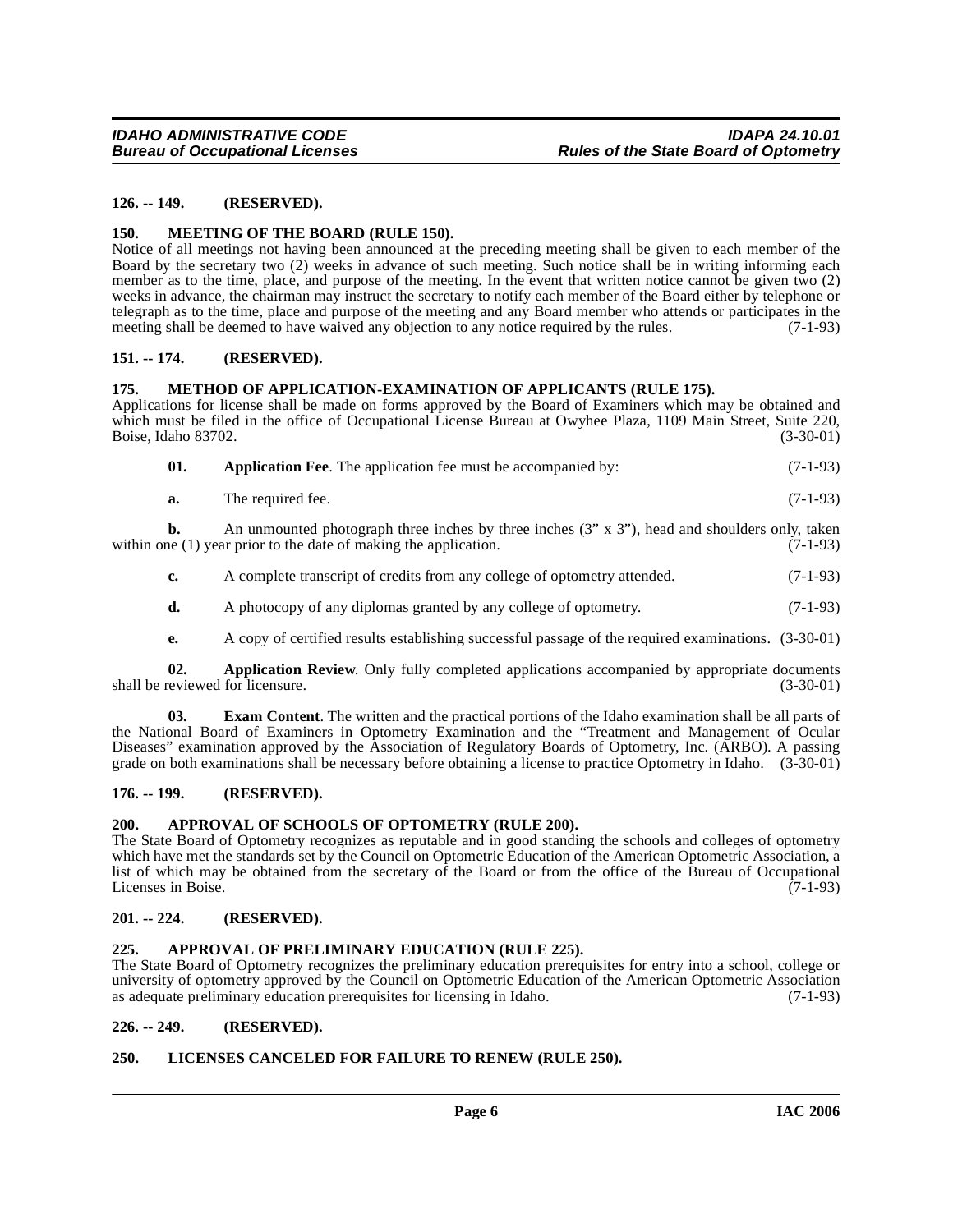Any person whose license has been canceled for failure to renew for a period of less than five (5) years may be reinstated upon payment of the renewal fee for each year the license was lapsed, payment of a one hundred fifty dollars (\$150) reinstatement fee, and upon providing documentation of having met the continuing education requirement for each year their license was lapsed. Any person whose license to practice optometry has been canceled for failure to renew for a period in excess of five (5) years may be reinstated in accordance with the requirements of Section 67-2614, Idaho Code, subject to examination by the State Board of Examiners of the State<br>Board of Optometry at its discretion. (3-15-02) Board of Optometry at its discretion.

## <span id="page-6-0"></span>**251. -- 274. (RESERVED).**

## <span id="page-6-7"></span><span id="page-6-1"></span>**275. ENDORSEMENT (RULE 275).**

**01. Endorsement**. Any person who presents to the Board of Optometry a certified copy of a certificate or license of registration which he holds in good standing in another state or a foreign country, which state or foreign country has similar requirements for licensing or registration as is provided for new applicants in Idaho (including therapeutic privileges), may apply to the Board for the issuance of a license to practice optometry in the state of Idaho.  $(4-5-00)$  $\lambda$ Idaho.  $(4-5-00)$ 

<span id="page-6-5"></span>**02. Conditions to be Granted a License**. The right to be granted a license to practice optometry in Idaho is also subject to the following conditions set out below:  $(7-1-93)$ 

**a.** The submission of a completed application meeting the requirements of Subsection 175.01 g the applicable fee. (4-5-00) including the applicable fee.

**b.** That the license or certificate of registration of the applicant shall not have been suspended or revoked by any state or country or subject to any pending or unresolved licensure action in any state or country. That the applicant must not have committed any act which would constitute a violation of the Optometry Act or Board<br>Rules. (4-5-00)  $Rules.$  (4-5-00)

**c.** That for those licensed in another state after January 1, 1986 the applicant has successfully passed the "Treatment and Management of Ocular Disease Examination" administered by the Association of Regulatory Boards of Optometry and completed and returned the state of Idaho law examination. For those licensed in another state before January 1, 1986 the applicant must document to the Board for approval, the education, training, and examination for therapeutic privileges in the other state and return the state of Idaho law examination. (3-20-04)

**d.** That the applicant has been engaged in the practice of optometry continuously for not less than the  $\text{last five (5) years.}$  (4-5-00)

## <span id="page-6-2"></span>**276. -- 299. (RESERVED).**

## <span id="page-6-6"></span><span id="page-6-3"></span>**300. CONTINUING EDUCATION IN OPTOMETRY (RULE 300).**

<span id="page-6-8"></span>**01. Hours Required, Advance Approval**. Each optometrist licensed by the state of Idaho shall attend in each twelve (12) month period preceding the renewal of a license to practice optometry in Idaho, a minimum of twelve (12) full hours of post-graduate optometric education courses or meetings approved in advance by the Board of Optometry or post-graduate study sessions or seminars at an accredited school or college of optometry. In addition, all Council on Optometric Practitioners Education (COPE) approved courses would be approved for continuing education credit. If an optometrist attends or plans to attend a course of study or seminar which has not been approved in advance, he may petition the Board for approval of that educational course of study, setting forth a description of the course. The Board may, in its discretion, approve the course upon review of the material submitted either in advance or after completion of the course. advance or after completion of the course.

<span id="page-6-4"></span>**02. Additional Hours Required to Use Therapeutic Pharmaceutical Agents**. Each optometrist licensed by the state of Idaho to use therapeutic pharmaceutical agents shall attend in each twelve (12) month period preceding the renewal of a license to practice optometry in Idaho, a minimum of six (6) additional full hours of postgraduate optometric courses or meetings approved in advance by the Board of Optometry or post-graduate study sessions or seminars at an accredited school or college of optometry. This six (6) hours of continuing education must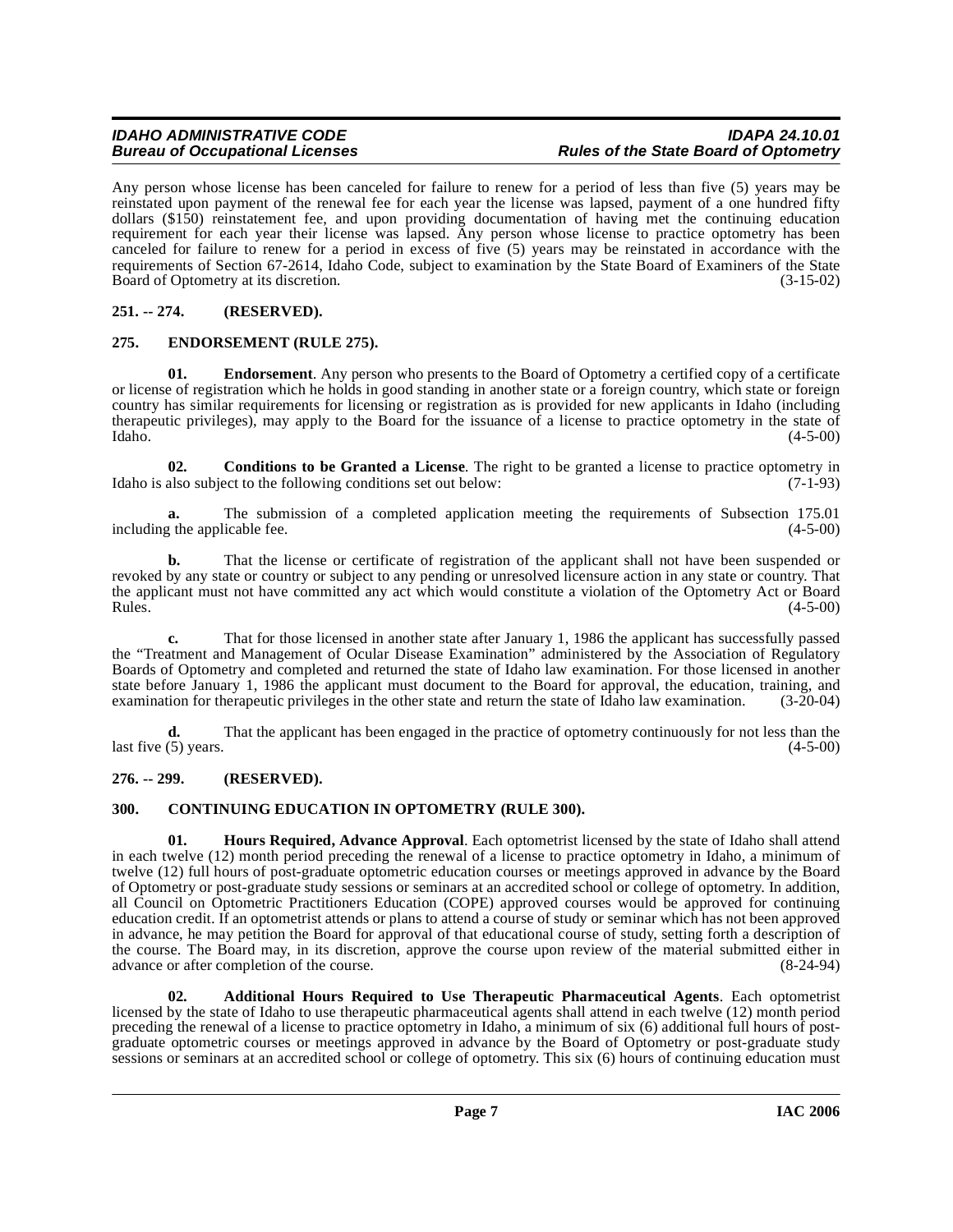be in courses involving ocular pharmacology and/or advanced ocular disease and are in addition to the twelve (12) hours of continuing education required under Subsection 300.01. (7-1-93) hours of continuing education required under Subsection 300.01.

<span id="page-7-5"></span>**03. Correspondence/Home Study Courses**. No more than six (6) hours of continuing education shall be permitted each year in correspondence courses or other continuing education obtained through the mail or from "home study" courses. (8-24-94)

<span id="page-7-10"></span>**04. Waiver of Requirements**. The Board of Optometry shall waive the continuing education requirement for the first license renewal after initial licensure. The Board of Optometry may, upon application, waive the requirements of this rule in cases involving illness, unusual circumstances interfering with the optometrist's ability to practice or inability to conform to the rules due to military duty. (3-15-02)

<span id="page-7-8"></span>**05. Renewal Application Form**. Each licensed Idaho optometrist will be furnished a license renewal application form by the State Board of Optometry on which each optometrist shall attest on their annual license renewal application that they have satisfied the continuing education requirements. False attestation of satisfaction of the continuing education requirements on a renewal application shall subject the licensee to disciplinary action.

(3-20-04)

**06.** Audit. The Board may conduct audits to confirm that the continuing education requirements have been met. In the event a licensee fails to provide the Board with acceptable documentation of the hours attested to on the renewal application, the license will not be renewed. (3-20-04) the renewal application, the license will not be renewed.

<span id="page-7-6"></span>**07. Documentation of Attendance**. It shall be necessary for each licensed Idaho optometrist to provide documentation verifying attendance or completion of continuing education by securing authorized signatures or other documentation from the course instructors, providers, or sponsoring institution substantiating any hours attended by the licensee. This documentation must be maintained by the licensee and provided upon request by the<br>(3-20-04) (3-20-04) Board or its agent.

<span id="page-7-0"></span>**301. -- 324. (RESERVED).**

## <span id="page-7-2"></span><span id="page-7-1"></span>**325. CODE OF ETHICS (RULE 325).**

<span id="page-7-7"></span>**Patient's Visual Welfare**. The licensed optometrist shall keep the patient's visual welfare uppermost in his consideration at all times and promote the best methods of care for the visual needs of mankind.

(7-1-93)

<span id="page-7-4"></span>**02. Confidentiality**. The optometrist shall preserve information concerning his patients in confidence and not release that information unless authorized by the patient. An optometrist may, however, supply information of an otherwise confidential or privileged nature when lawfully subpoenaed to testify at a deposition or hearing in any proceeding before the Board of Optometry, or at any other time and place ordered by a court of law.  $(7$ proceeding before the Board of Optometry, or at any other time and place ordered by a court of law.

<span id="page-7-3"></span>**03. Conduct of Practice**. The optometrist shall conduct his practice in a dignified and professional manner and in keeping with the mode of practice of a professional person entrusted with the care of the health of citizens of this state and shall abide by the rulings of the Board of Optometry. (7-1-93) citizens of this state and shall abide by the rulings of the Board of Optometry.

<span id="page-7-9"></span>**04. Unprofessional Conduct**. In order to define what constitutes unprofessional conduct, the board hereafter lists and sets forth certain prohibited actions. In conducting his practice, an optometrist must not: (7-1-93)

**a.** Practice optometry in any manner other than as a professional person in an individual capacity, or in partnership with or associate with other licensed health care professionals, under his own name and not as a corporation or officer or agent of a corporation or other business entity. An optometrist may be a stock holder in and practice as a member of a professional service corporation with other licensed health care professionals as authorized by Title 54, Chapter 15, Idaho Code, but the optometrist must list his individual name as well as any name selected for the professional service corporation on any letterheads, telephone directories, office or building directories, or other places where the general public might be advised of the fact that the individual is practicing optometry, as required by these rules.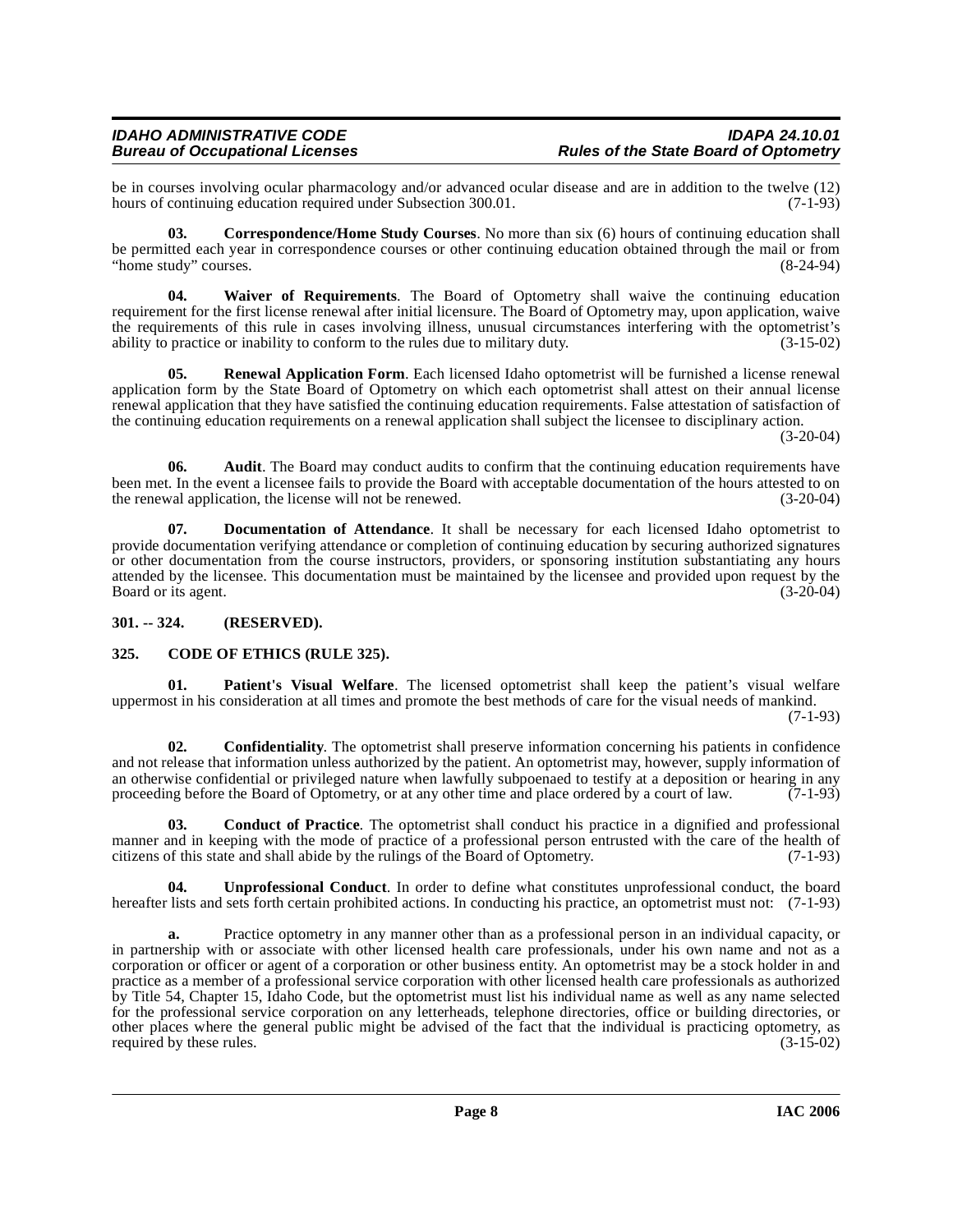## **IDAHO ADMINISTRATIVE CODE IDAPA 24.10.01 Rules of the State Board of Optometry**

**b.** Use either "Cappers" or "Steerers" or accept a split or divided fee for the purpose of obtaining patients or use solicitors or agents for the purpose of securing patients or conducting eye examinations or furnishing optometric services. (7-1-93)

**c.** Make or conspire to make any arrangement, agreement, or engage in any practice whereby a supplier of ophthalmic materials shall: (7-1-93)

|                  | Provide office space for an optometrist.                   | $(7-1-93)$ |
|------------------|------------------------------------------------------------|------------|
| 11.              | Pay rent upon the office space occupied by an optometrist. | $(7-1-93)$ |
| $\cdots$<br>111. | Pay the professional fees of an optometrist.               | $(7-1-93)$ |
|                  |                                                            |            |

iv. Pay for the advertising for an optometrist. (7-1-93)

v. Pay commissions to an optometrist upon ophthalmic materials furnished by such optometrist to his patients. (7-1-93)

iv. Consistently refer prospective purchasers of ophthalmic materials to an optometrist in violation of the law.  $(7-1-93)$ 

**d.** Allow his prescription files and records to be used by any unlicensed person, firm, or corporation ractice of optometry. (7-1-93) for the practice of optometry.

**e.** As a regular pattern of practice, accept referrals from retail optical outlets that violate section 54- 1525, Idaho Code, pertaining to referral of patients, or which are located in close proximity to the optometrist's office for the purpose of inducing consistent patronage of his services because of location of office rather than professional reputation. (7-1-93) reputation. (7-1-93)

| Fail to perform services for which fees have been received. | $(7-1-93)$ |
|-------------------------------------------------------------|------------|
|-------------------------------------------------------------|------------|

**g.** File false reports of services performed or fees rendered. (7-1-93)

**h.** Permit the use of his name or professional title by or in conjunction with any person not an optometrist, or any firm, company, corporation or military association which illegally practices or in any manner holds himself or itself out to the public as being entitled to practice the profession of optometry when not licensed to do so under the law of Idaho or which uses the title "Optometric Services" in such a manner in advertising as to convey to the public the impression that the individual or corporation is entitled to practice optometry or furnish optometric advice or services when not so authorized by law. (7-1-93)

**i.** Enter into or continue in a contract, agreement, or understanding of any kind, or engage in any course of conduct with any person, firm or corporation, or their agents, whereby said optometrist expressly or impliedly agrees: (7-1-93)

i. To refer the patient back to said person, firm, or corporation referring the patient for any subsequent or receipt of ophthalmic material. (7-1-93) service or receipt of ophthalmic material.

That if any patient is referred by any person, firm or corporation to the optometrist, the optometrist will refrain from supplying to the patient any ophthalmic materials. (7-1-93)

**j.** Directly or indirectly give any person, association, firm or corporation, or their agents, anything of pecuniary benefit or value as consideration for the referral of any patient to said optometrist. (7-1-93)

## <span id="page-8-0"></span>**326. -- 424. (RESERVED).**

## <span id="page-8-2"></span><span id="page-8-1"></span>**425. RULES DEFINING GROSS INCOMPETENCE (RULE 425).**

In order to protect the public, the Board of Optometry defines as "gross incompetence" any behavior or practice on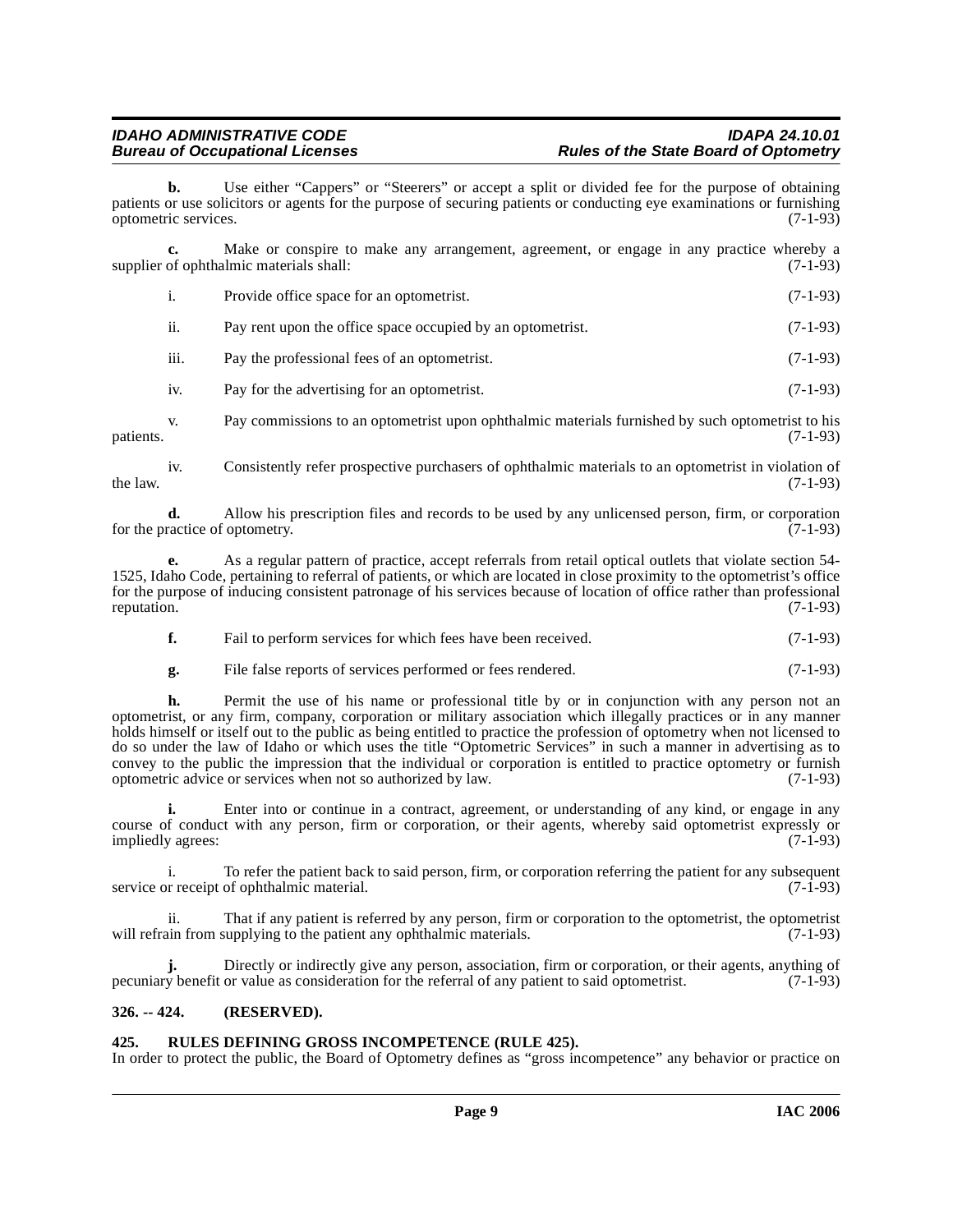the part of the licensed optometrist which demonstrates a lack of competence with respect to discharging professional obligations or duties which might result in injury or damage to a patient whether such injury or damage actually occurs or not and in particular, the Board defines as "gross incompetence" any of the following: (11-6-93) occurs or not and in particular, the Board defines as "gross incompetence" any of the following:

<span id="page-9-9"></span>**01. Failure to Meet Prevailing Standards**. Failure to meet prevailing standards, or willful rendering of substandard care, either individually or as part of a third party reimbursement agreement or by other agreement. (7-1-97)

<span id="page-9-8"></span>**02. Failure to Meet Prevailing Standards in the Referral of Any Patient Who Is Suffering From Any Apparent or Suspected Pathological Condition**. A failure to meet prevailing standards in the referral of any patient who is suffering from any apparent or suspected pathological condition to a person competent and licensed to properly treat or diagnose the condition. (7-1-93)

<span id="page-9-5"></span>**03. Employment of Techniques or Methods of Practice**. Employment of techniques or methods of practice in treating or prescribing for a patient when he does not have proper training in the technique or methods of practice. (7-1-93)  $practive.$  (7-1-93)

<span id="page-9-7"></span>**04. Failure to Advise Patient of Possible Danger When a Lens Not Meeting Impact Resistance Standards of F.D.A**. Failure to advise his patient of possible danger when a lens not meeting impact resistance standards of F.D.A. Regulation, Sec. 3.84,21 CFR., is provided for the patient. (7-1-93)

<span id="page-9-10"></span>**05.** Failure to Provide Follow-Up Care. Failure to provide follow-up care according to prevailing standards. (11-6-93) standards.  $(11-6-93)$ 

<span id="page-9-4"></span>**06. Displaying Gross Ignorance or Demonstrating Gross Inefficiency**. Displaying gross ignorance **or Strating gross** inefficiency in the care of a patient. or demonstrating gross inefficiency in the care of a patient.

<span id="page-9-12"></span>**07. Failure to Verify the Specifications of All Lenses**. Failure to verify the specifications of all lenses provided by him. (11-6-93)

<span id="page-9-6"></span>**08. Failing to Perform Tests and Record Findings**. In the course of an examination of a patient, failure to perform tests and record findings in a manner consistent with prevailing standards of optometric care.

(11-6-93)

<span id="page-9-15"></span>**09. Using Pharmaceutical Agents**. Using pharmaceutical agents in the practice of optometry without having attended sufficient training programs or schools and acquiring the knowledge necessary to use the drugs in a competent manner. (11-6-93)

<span id="page-9-13"></span>**10. Illegal Prescription Sale, Administration, Distribution, or Use of Drugs**. Prescribing, selling, administering, distributing, giving, or using drugs legally classified. Prescribing, selling, administering, distributing, giving, or using drugs legally classified as a controlled substance or as an addictive or dangerous drug for other than accepted diagnostic or therapeutic purposes. (7-1-97)

<span id="page-9-3"></span>**11. Disciplinary Action or Sanctions**. Disciplinary action or sanctions taken by another state, jurisdiction, peer review body or a professional association or society against an optometrist for acts or conduct similar to acts or conduct which would constitute grounds for action as defined under "Rules of the Idaho Board of Optometry". (7-1-97)

<span id="page-9-14"></span>**12.** Sanitary Office. Has failed to maintain sanitary office conditions, equipment, and use appropriate es and procedures. (7-1-97) techniques and procedures.

<span id="page-9-11"></span>**13. Failure to Release Prescription**. Failure to release spectacle prescription as required by Federal law. (7-1-97)

<span id="page-9-0"></span>**426. -- 449. (RESERVED).**

<span id="page-9-2"></span><span id="page-9-1"></span>**450. CONTENTS OF PRESCRIPTION (RULE 450).**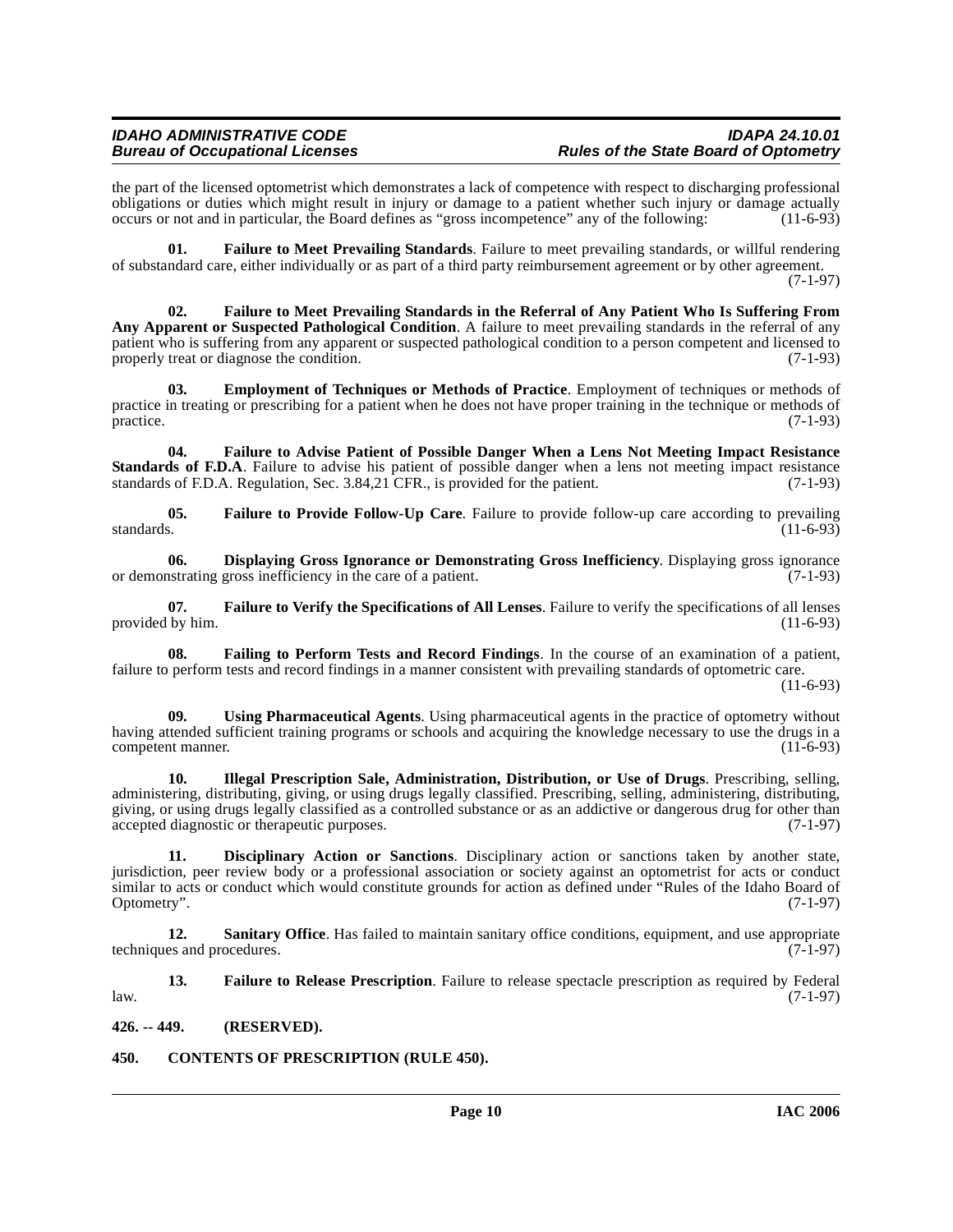<span id="page-10-6"></span><span id="page-10-2"></span>

| information: |     | Every prescription written or issued by an optometrist practicing in Idaho shall contain at least the following                             | $(7-1-93)$ |
|--------------|-----|---------------------------------------------------------------------------------------------------------------------------------------------|------------|
|              | 01. | <b>Prescription for Spectacles.</b> Prescriptions for spectacles shall contain the following:                                               | $(7-1-93)$ |
|              | a.  | Sphere, cylinder, axis, prism power and additional power, if applicable;                                                                    | $(7-1-93)$ |
|              | b.  | Position of optical center or interpupillary distance;                                                                                      | $(7-1-93)$ |
|              | c.  | Seg type; and                                                                                                                               | $(7-1-93)$ |
|              | d.  | Expiration date of the prescription.                                                                                                        | $(7-1-93)$ |
|              | 02. | All Prescriptions for Rigid Contact Lenses. All prescriptions for rigid contact lenses shall<br>contain at least the following information: | $(7-1-93)$ |
|              | a.  | Base curve;                                                                                                                                 | $(7-1-93)$ |
|              | b.  | Peripheral curve or curves including width;                                                                                                 | $(7-1-93)$ |
|              | c.  | Overall diameter;                                                                                                                           | $(7-1-93)$ |
|              | d.  | Optical zone diameter;                                                                                                                      | $(7-1-93)$ |
|              | e.  | Power;                                                                                                                                      | $(7-1-93)$ |
|              | f.  | Center thickness;                                                                                                                           | $(7-1-93)$ |
|              | g.  | Color; and                                                                                                                                  | $(7-1-93)$ |
|              | h.  | Expiration date of the prescription.                                                                                                        | $(7-1-93)$ |
|              | 03. | All Prescriptions for Soft Contact Lenses. All prescriptions for soft contact lenses shall contain at<br>least the following information:   | $(7-1-93)$ |
|              | a.  | Lens manufacturer or "brand" name;                                                                                                          | $(7-1-93)$ |
|              | b.  | Series or base curve;                                                                                                                       | $(7-1-93)$ |
|              | c.  | Power;                                                                                                                                      | $(7-1-93)$ |
|              | d.  | Diameter, if applicable;                                                                                                                    | $(7-1-93)$ |
|              | e.  | Color, if applicable; and                                                                                                                   | $(7-1-93)$ |
|              | f.  | Expiration date of the prescription.                                                                                                        | $(7-1-93)$ |
|              |     |                                                                                                                                             |            |

## <span id="page-10-3"></span><span id="page-10-0"></span>**451. -- 474. (RESERVED).**

## <span id="page-10-5"></span><span id="page-10-1"></span>**475. PATIENTS RECORDS (RULE 475).**

<span id="page-10-4"></span>**01. Optometrist Shall Keep a Complete Record of All Patients Examined**. Every optometrist practicing in the state of Idaho shall keep a complete record of all patients examined by him or for whom he has adapted optical accessories, including copies of prescriptions issued to the patient and copies of statements of charges delivered or provided to the patient. All such records shall be maintained in an orderly and accessible manner and place and shall be maintained for at least five (5) years following the optometrist's last professional contact with the patient. Failure to maintain such records is deemed to be unprofessional conduct and constitutes gross incompetence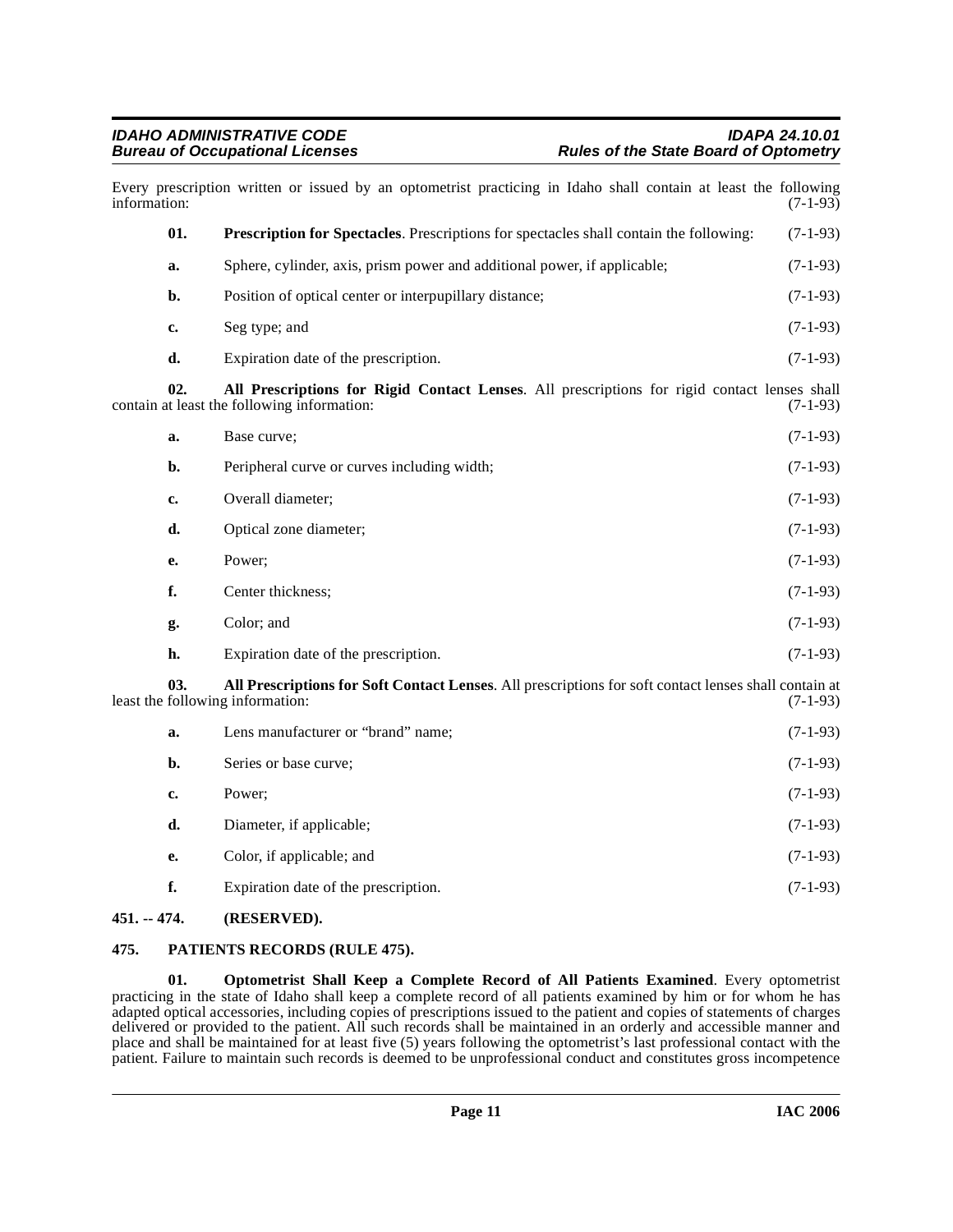## <span id="page-11-2"></span>**501. -- 524. (RESERVED).**

## <span id="page-11-12"></span><span id="page-11-3"></span>**525. GENERAL RULES (RULE 525).**

**01. Engaging as an Advisor or Staff Optometrist**. An optometrist may be engaged as an advisor for or be engaged as a staff optometrist for an administrator for: (7-1-93)

<span id="page-11-10"></span>**a.** Industrial plants where industrial vision programs are being, or have been instituted. (7-1-93)

**b.** Health programs sponsored or funded by any agency or municipal county, state or federal government. (7-1-93) government. (7-1-93)

|  | Research organizations or educational institutions. | $(7-1-93)$ |
|--|-----------------------------------------------------|------------|
|--|-----------------------------------------------------|------------|

| d. | Insurance companies. | $(7-1-93)$ |  |
|----|----------------------|------------|--|
|----|----------------------|------------|--|

- **e.** Hospitals. (7-1-93)
- <span id="page-11-16"></span>**f.** Ophthalmologists. (7-1-93)

Corporations where the optometrist's full time is engaged by the corporation to care for the visual ovees of such corporation and their families. (7-1-93) g. Corporations where the optometrist s run unneeds of the employees of such corporation and their families.

**02. Professional Responsibilities**. Provided, however, that in acting in the capacity of consultant, advisor, or staff optometrists, the optometrist shall at all times remain cognizant of his professional responsibilities and shall with demeanor, decorum and determination retain his right of independent professional judgment and title in all situations and circumstances and in a manner similar to that which he would exercise if he were engaged in practice in his own office.  $(7-1-93)$ 

<span id="page-11-4"></span>**526. -- 574. (RESERVED).**

- <span id="page-11-11"></span><span id="page-11-5"></span>**575. FEES (RULE 575).**
	- **01.** Annual Renewal Fee. Annual renewal fee for license seventy-five dollars (\$75). (7-1-97)

<span id="page-11-8"></span><span id="page-11-7"></span>**02. Annual Optometry Fund Fee**. Annual optometry fund fee - seventy-five dollars (\$75). (7-1-97)

<span id="page-11-13"></span><span id="page-11-9"></span>**03. License Application Fee**. License application fee - one hundred dollars (\$100). (7-1-93)

**04. Certificate to Obtain and Use Pharmaceutical Agents Fee**. Certificate to obtain and use pharmaceutical agents fee - ten dollars (\$10). (3-30-01)

<span id="page-11-6"></span>**576. -- 599. (RESERVED).**

# **IDAHO ADMINISTRATIVE CODE IDAPA 24.10.01**

in the handling of the patient's affairs. (7-1-93)

<span id="page-11-15"></span>**02. Prescription Files**. The prescription files and all records pertaining to the practice of optometry shall be maintained as the sole property of the optometrist and not be distributed to any unlicensed person except as required by law or when lawfully subpoenaed in a criminal or civil proceeding in court, or subpoenaed for presentation at a deposition or hearing authorized by the Board of Optometry. (7-1-93)

## <span id="page-11-0"></span>**476. -- 499. (RESERVED).**

## <span id="page-11-14"></span><span id="page-11-1"></span>**500. PRECEPTORSHIP PROGRAM (RULE 500).**

An optometrist may use a student of optometry in his office under his direct supervision for educational purposes.

(7-1-93)

**Rules of the State Board of Optometry**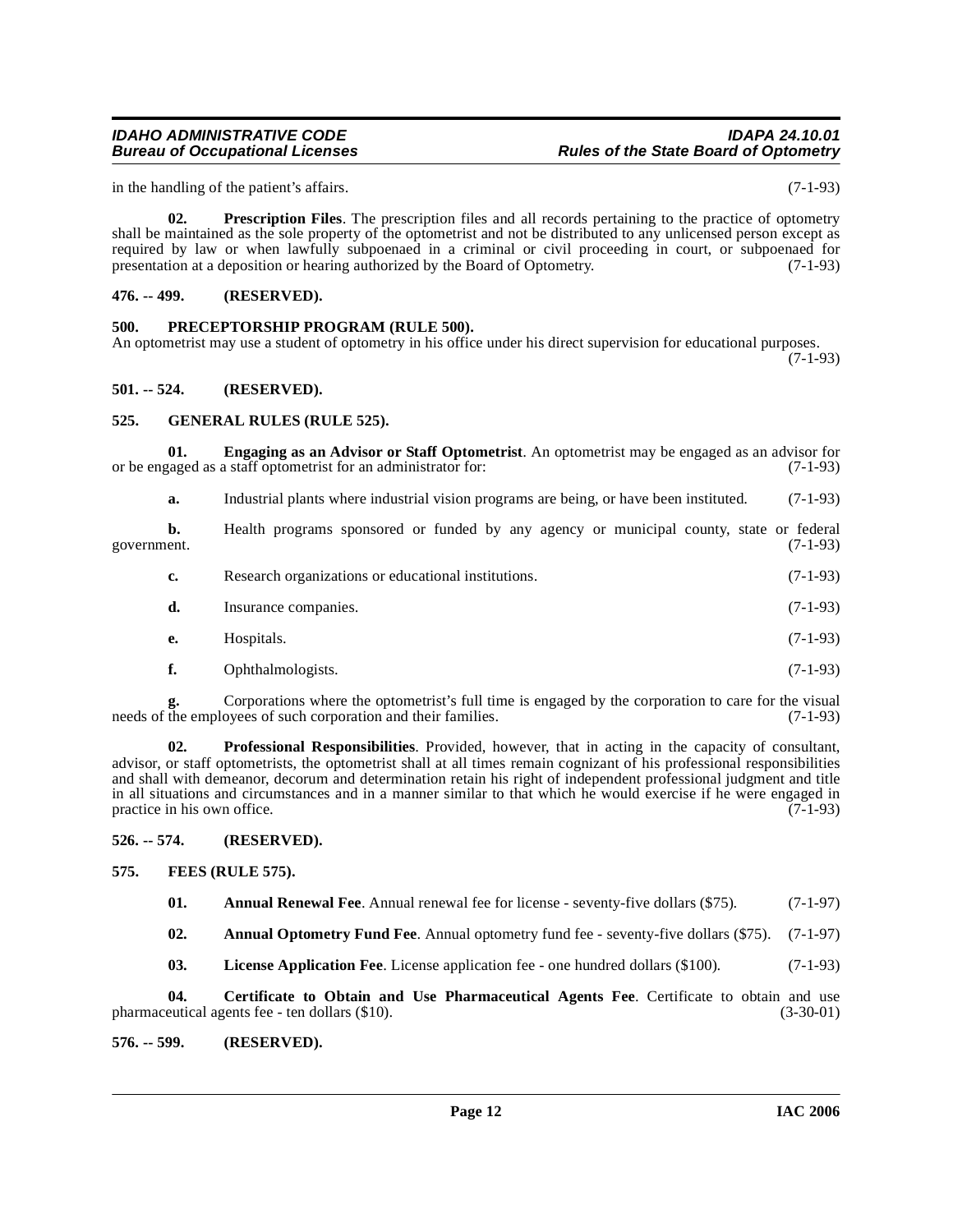## <span id="page-12-1"></span><span id="page-12-0"></span>**600. BOARD CERTIFICATION OF OPTOMETRIST AUTHORIZED TO OBTAIN AND USE PHARMACEUTICAL AGENTS (RULE 600).**

<span id="page-12-2"></span>**01. The Right to Obtain and Use Topically Applied Diagnostic Pharmaceutical Agents**. The right to obtain and use topically applied diagnostic pharmaceutical agents for use in diagnosis of another in the practice of optometry as defined by Section 54-1501, Idaho Code, is subject to the following conditions set out below: (7-1-93)

**a.** Optometrists who have obtained a certificate from the Board of Optometry authorizing them to obtain and use topically applied diagnostic pharmaceutical agents shall obtain, from pharmacists licensed by the state of Idaho, or from any other source, and use only those agents listed below: (7-1-93)

| i.   | Anesthetics:                   | $(7-1-93)$ |
|------|--------------------------------|------------|
| (1)  | Proparacaine 0.5%;             | $(7-1-93)$ |
| (2)  | Tetracaine 0.5%;               | $(7-1-93)$ |
| (3)  | Benoxinate 0.4% c fluorescein. | $(7-1-93)$ |
| ii.  | Cycloplegics:                  | $(7-1-93)$ |
| (1)  | Tropicamide 0.5%;              | $(7-1-93)$ |
| (2)  | Cyclopentolate 0.5%;           | $(7-1-93)$ |
| (3)  | Atropine 0.5%.                 | $(7-1-93)$ |
| iii. | Mydriasis Reversal Agents:     | $(7-1-93)$ |
| (1)  | Dapiprazole HCl 0.5%.          | $(7-1-93)$ |

**b.** The Board of Optometry shall issue a certificate to obtain and use the diagnostic drugs specifically identified and listed in this rule to any optometrist licensed to practice in Idaho who complies with both the minimum educational requirements in the subject of general and ocular pharmacology and the minimum continuing educational requirements set out below:

Each optometrist certified to obtain and use topically applied pharmaceutical agents shall have completed courses totaling fifty-five (55) hours of actual classroom instruction in general and ocular pharmacology and emergency medical care given by an institution approved by the Council on Post Secondary Accreditation of the U.S. Department of Education or an instructor accredited and employed by such institution and which have been approved by the Board of Optometry. (7-1-93)

ii. Each optometrist certified to obtain and use topically applied pharmaceutical agents shall also have completed a refresher course in cardiopulmonary resuscitation (CPR), emergency medical care provided by the Emergency Medical Services Bureau, or equivalent program either approved or provided by the Board of Optometry, within a two (2) year period preceding issuance of the certificate by the Board of Optometry. (7-1-93) within a two (2) year period preceding issuance of the certificate by the Board of Optometry.

iii. In order to maintain the certificate issued by the Board, each certified optometrist must complete a refresher course in emergency medical care described in Subsection 600.01.b.ii. above once during each two  $(2)$  year period following certification and shall list and describe the course attended and the dates of attendance upon a license renewal application form filed pursuant to Section 300. (7-1-93) license renewal application form filed pursuant to Section 300.

**c.** In order to implement this rule, the Board of Optometry may designate and approve courses of instruction given by those institutions or instructors described in Subsection 600.01.b.i. above which may be necessary to provide practicing optometrists who have received less than fifty-five (55) hours of actual classroom instruction in general and ocular pharmacology in optometry school with the opportunity to meet the requirements of this rule. (7-1-93) this rule.  $(7-1-93)$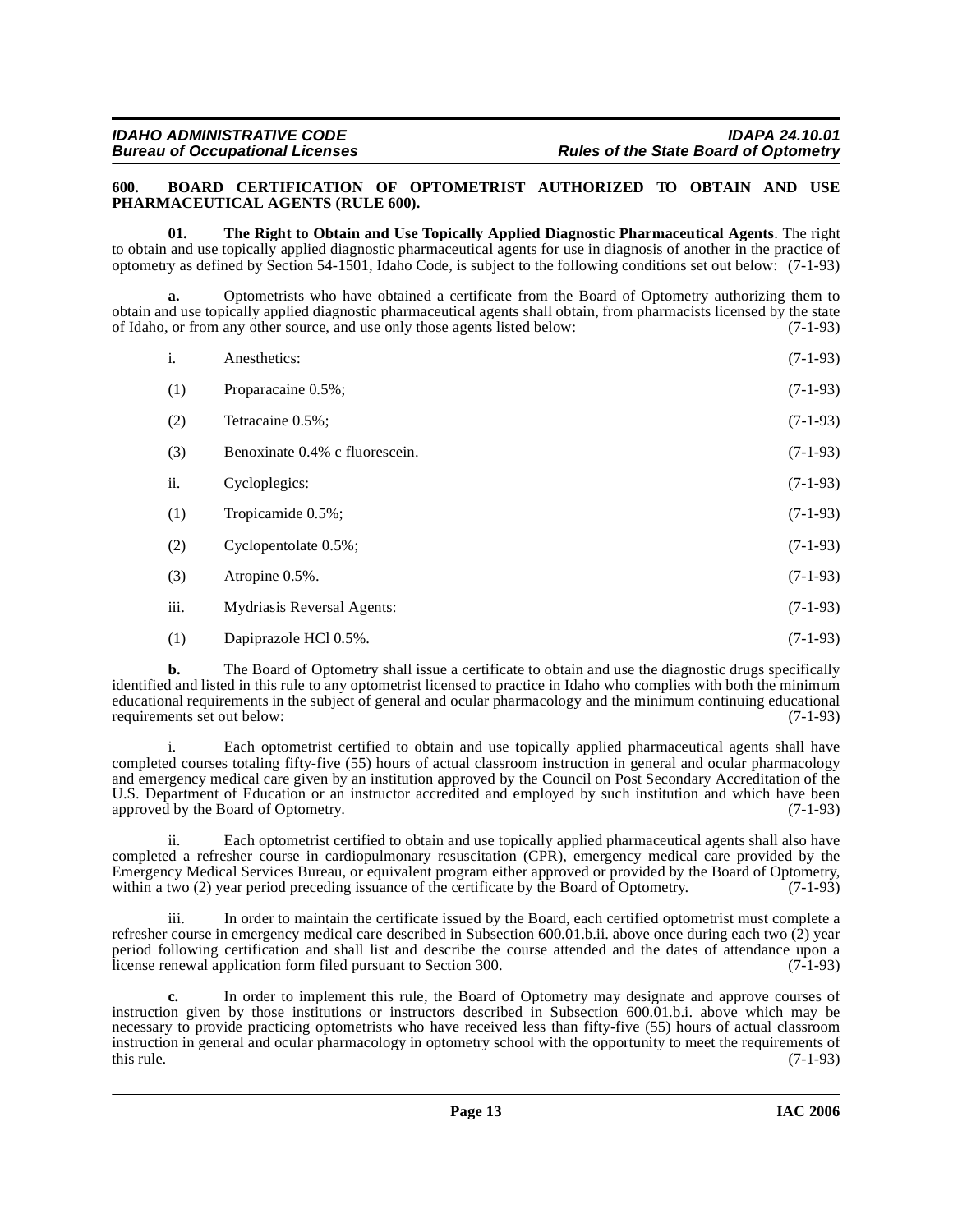<span id="page-13-3"></span>**02. The Right to Prescribe, Administer and Dispense Therapeutic Pharmaceutical Agents**. The right to prescribe, administer and dispense therapeutic pharmaceutical agents in the practice of optometry as defined<br>by Section 54-1501. Idaho Code, is subject to the following conditions set out below: (11-6-93) by Section 54-1501, Idaho Code, is subject to the following conditions set out below:

**a.** Optometrists who have obtained a certificate from the Board of Optometry authorizing them to prescribe, administer and dispense therapeutic pharmaceutical agents shall obtain, from pharmacists licensed by the State of Idaho, or from any other source, and use only those agents listed below: (11-6-93)

i. All medications for use in the treatment of the human eye and/or eyelid. (7-1-97)

ii. All over-the-counter agents. (11-6-93)

iii. Such other therapeutic pharmaceutical agents as may be approved by the Board of Optometry. (11-6-93)

**b.** The Board of Optometry shall issue a certificate to prescribe, administer and dispense the therapeutic medications to any optometrist licensed to practice in Idaho who complies with Subsection 600.01 and both the minimum educational and clinical experience requirements in the subject of ocular pharmacology and therapeutics and the minimum continuing educational requirements set out below: (7-1-97) therapeutics and the minimum continuing educational requirements set out below:

i. Completion of a minimum of one hundred (100) hours of actual classroom and clinical instruction in ocular pharmacology and therapeutics courses given by an institution or organization approved by the Council on Post-Secondary Accreditation of the U.S. Department of Education, or an Instructor employed by such institution, which have been approved by the Board of Optometry. (7-1-93)

ii. Successful passage of the "Treatment and Management of Ocular Diseases" section of the optometrist examination approved by the Association of Regulatory Boards of Optometry, Inc. (ARBO). (3-30-01)

## <span id="page-13-0"></span>**601. -- 624. (RESERVED).**

## <span id="page-13-1"></span>**625. RULEMAKING HISTORY PRIOR TO JULY, 1993 (RULE 625).**

As Amended July 30, 1978 As Amended March 16, 1981 As Amended January 7, 1982 As Amended February 1, 1985 Effective February 20, 1985 As Amended March 13, 1987 Effective March 30, 1987 Subsection 600.02. Adopted Emergency Effective September 1, 1987 Readopted January 11, 1988 Adopted by Emergency February 25, 1991, Effective March 18, l99l As Amended February 21, 1992 Effective March 12, 1992 (7-1-93)

<span id="page-13-2"></span>**626. -- 999. (RESERVED).**